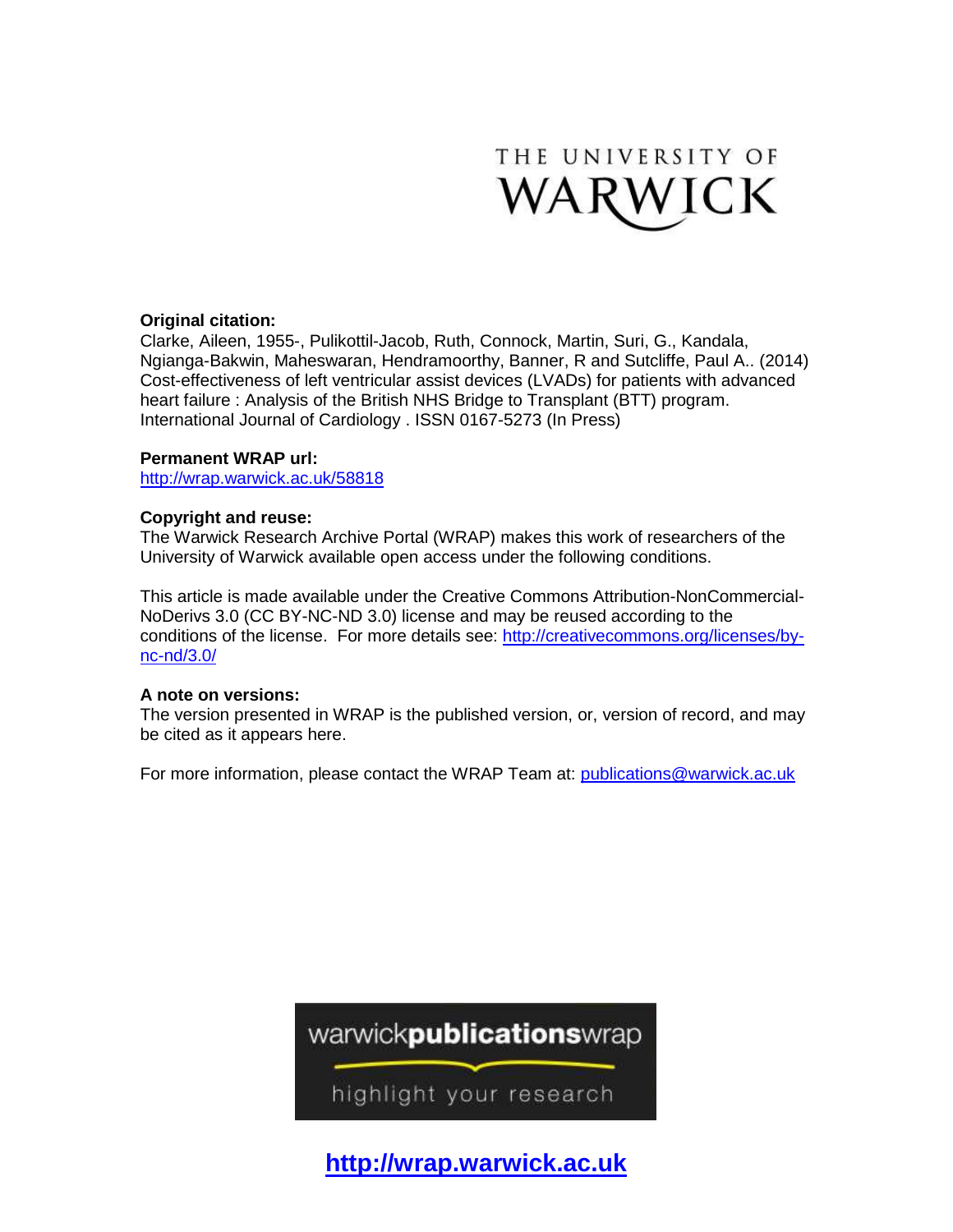# **ARTICLE IN PRESS**

[International Journal of Cardiology xxx \(2014\) xxx](http://dx.doi.org/10.1016/j.ijcard.2013.12.015)–xxx



Contents lists available at [ScienceDirect](http://www.sciencedirect.com/science/journal/01675273)

# International Journal of Cardiology



journal homepage: www.elsevier.com/locate/ijcard

# Cost-effectiveness of left ventricular assist devices (LVADs) for patients with advanced heart failure: Analysis of the British NHS bridge to transplant (BTT) program $\vec{X}$

Aileen Clarke <sup>a, $\ast$ ,1, Ruth Pulikottil-Jacob <sup>a,1</sup>, Martin Connock <sup>a,1</sup>, Gaurav Suri <sup>a,1</sup>, Ngianga-Bakwin Kandala <sup>a,1</sup>,</sup> Hendramoorthy Maheswaran <sup>a, 1</sup>, Nicholas R. Banner <sup>b, 1</sup>, Paul Sutcliffe <sup>a, 1</sup>

a Division of Health Sciences, Warwick Medical School, University of Warwick, Coventry, CV4 7AL, United Kingdom

<sup>b</sup> National Heart Lung Institute, Imperial College, London, United Kingdom

# article info abstract

Article history: Received 28 June 2013 Received in revised form 29 November 2013 Accepted 11 December 2013 Available online xxxx

Keywords: Left ventricular assist device Heart failure Comparative cost-effectiveness

Background: A previous cost-effectiveness analysis showed that bridge to transplant (BTT) with early design left ventricular assist devices (LVADs) for advanced heart failure was more expensive than medical management while appearing less beneficial.

Older LVADs were pulsatile, but current second and third generation LVADs are continuous flow pumps. This study aimed to estimate comparative cost-effectiveness of BTT with durable implantable continuous flow LVADs compared to medical management in the British NHS.

Methods and results: A semi-Markov multi-state economic model was built using NHS costs data and patient data in the British NHS Blood and Transplant Database (BTDB). Quality-adjusted life years (QALYs) and incremental costs per QALY were calculated for patients receiving LVADs compared to those receiving inotrope supported medical management. LVADs cost £80,569 (\$127,887) at 2011 prices and delivered greater benefit than medical management. The estimated probabilistic incremental cost-effectiveness ratio (ICER) was £53,527 (\$84,963)/ QALY (95%CI: £31,802–£94,853; \$50,479–\$150,560) (over a lifetime horizon). Estimates were sensitive to choice of comparator population, relative likelihood of receiving a heart transplant, time to transplant, and LVAD costs. Reducing the device cost by 15% decreased the ICER to £50,106 (\$79,533)/QALY.

Conclusions: Durable implantable continuous flow LVADs deliver greater benefits at higher costs than medical management in Britain. At the current UK threshold of £20,000 to £30,000/QALY LVADs are not cost effective but the ICER now begins to approach that of an intervention for end of life care recently recommended by the British NHS. Cost-effectiveness estimates are hampered by the lack of randomized trials.

© 2013 The Authors. Published by Elsevier Ireland Ltd. All rights reserved.

# 1. Introduction

Heart transplant is the optimal treatment for patients with advanced heart failure, but this option is dependent on the supply of donor hearts. Individuals awaiting a donor organ may be managed with various medical interventions such as intravenous inotropes. An alternative treatment strategy, often termed bridge to transplant (BTT), is to surgically implant a left ventricular assist device (LVAD). An LVAD is a mechanical

E-mail address: [aileen.clarke@warwick.ac.uk](mailto:aileen.clarke@warwick.ac.uk) (A. Clarke).

 $^{\rm 1}~$  These authors take responsibility for all aspects of the reliability and freedom from bias of the data presented and their discussed interpretation.

pump used to support left ventricle function until a donor heart becomes available [1]. The British NHS has had a BTT program for more than a decade but the assessment of the comparative costs and benefits of these procedures [\[2,3\]](#page-8-0) is important in the context of an expanding candidate population, with increases in the numbers of people suffering heart failure [4], increasing health care costs [5] and a diminishing supply of donor hearts [6].

The clinical and cost-effectiveness of BTT programs has been evaluated previously [7–[11\]](#page-8-0). However, these analyses were based on pulsatile first generation LVADs. Currently nearly all implants used are second or third generation durable implantable continuous flow devices (HeartWare HLVAD, Thoratec HeartMate II, Jarvik 2000 FlowMaker, and Micromed HeartAssist) which are widely perceived to have superior performance compared to earlier devices [12]. In this paper, we investigate the cost-effectiveness of second and third generation ventricular assist devices (LVADs) as a bridge to transplant (BTT), compared to medical management with inotrope support in the British NHS bridge to heart transplant program.

0167-5273/\$ – see front matter © 2013 The Authors. Published by Elsevier Ireland Ltd. All rights reserved. <http://dx.doi.org/10.1016/j.ijcard.2013.12.015>

 $\overrightarrow{a}$  This is an open-access article distributed under the terms of the Creative Commons Attribution-NonCommercial-No Derivative Works License, which permits non-commercial use, distribution, and reproduction in any medium, provided the original author and source are credited.

<sup>⁎</sup> Corresponding author at: Division of Health Sciences, Warwick Medical School, University of Warwick, Coventry CV4 7AL, United Kingdom. Tel.:  $+44$  24761 50063; fax: +44 24765 28375.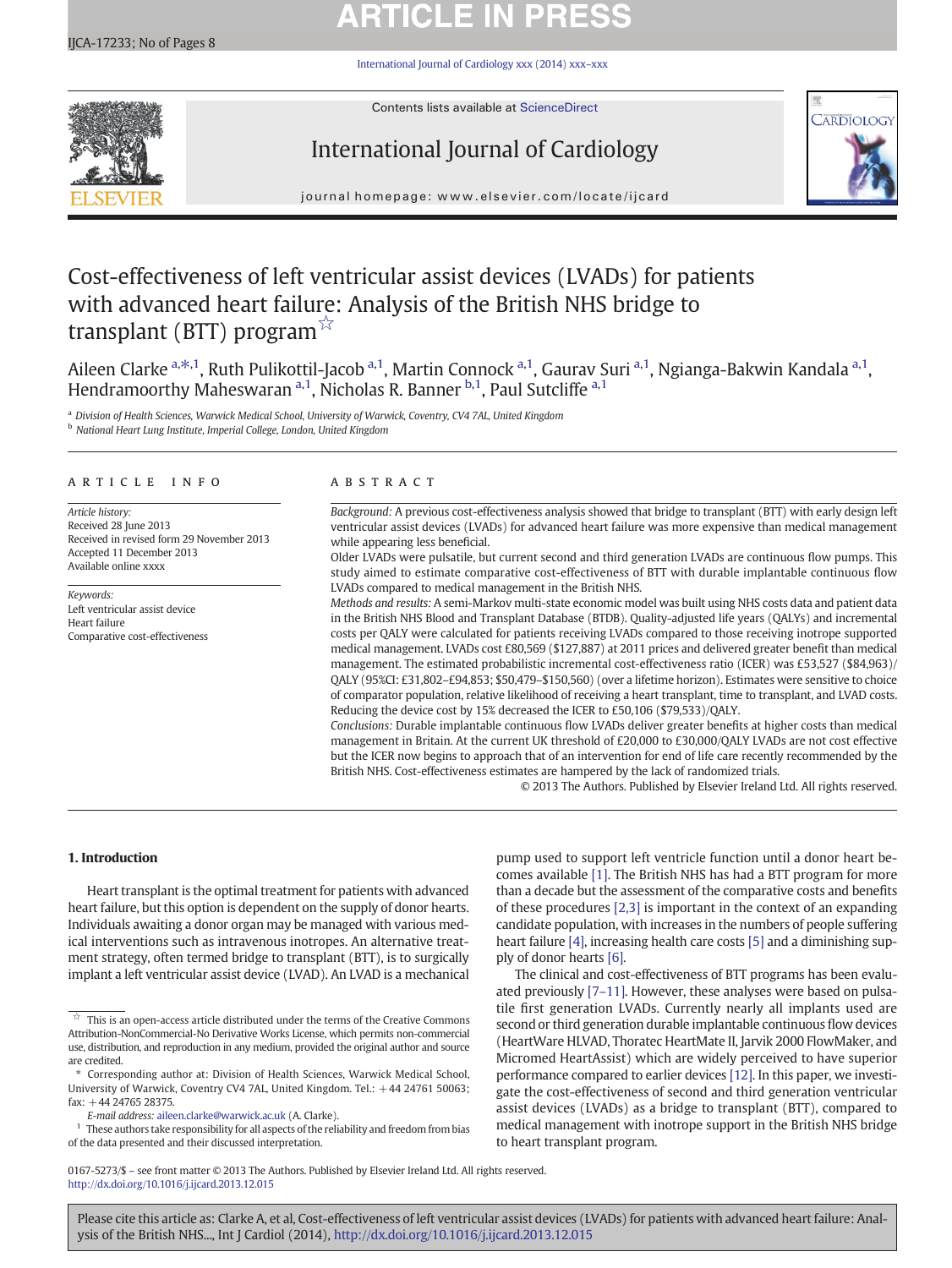# 2. Methods

We adapted a previous economic model used to assess the British BTT program [13]. We used a semi-Markov multi-state model in which each patient exists in one of three mutually exclusive states: (1) alive on LVAD or medical management support; (2) alive after heart transplant; and (3) dead. The monthly transition probabilities between each state are represented by the quantities  $p12$ ,  $p13$  and  $p23$ . In the model, these transition probabilities are not fixed but may depend on time [13]. The NHS perspective was chosen, an annual discount rate of 3.5% was applied to both costs and health outcomes [14]. All costs are reported in 2011 British Pound Sterling. The model was run for time horizons of 3 years, 10 years, and 50 years to capture lifetime costs and consequences of the whole cohort. Model outputs included mean life years gained (LYG), mean qualityadjusted life years (QALYs) gained, mean costs, and mean incremental cost-effectiveness ratios (ICERs as  $E(\text{$\mathcal{S}$})/LYG$  and  $E(\text{$\mathcal{S}$})/QALY$  gained). The model was built using MS Excel.

### 2.1. Patient characteristics and survival estimates

We used the British Blood and Transplant Database (BTDB), overseen by the British Cardiothoracic Transplant Audit Group, to derive patient characteristics and survival estimates for the model. The BTDB holds data collected from the six designated British centers responsible for undertaking LVAD implantation and heart transplant. Most implants (95%) were undertaken at 3 centers (23%, 25% and 47%, respectively); there was no evidence from limited data that performance at centers with less experience was inferior. The database holds individual patient medical history and several baseline characteristics for three patient categories: (1) all advanced heart failure patients on the waiting list for heart transplant; (2) recipients of LVAD implants as BTT (LVAD patients); and (3) recipients of heart transplant. Major characteristics are summarized in Table 1. The LVAD group included all patients listed in the database receiving a second or third generation FDA-approved LVAD device between May 2002 and December 2011. Patients receiving a first generation LVAD were excluded. The comparator population, the medical management group, was formed by selecting those patients on the waiting list who were receiving inotropes. In sensitivity analyses all medical management patients, not just those receiving inotropes, constituted the comparator group.

Transition probabilities between health states were modeled using Kaplan–Meier (K–M) time to event analyses (Fig. 1) with extrapolation beyond the observed data where necessary. Constant hazards for survival were fitted to the first phase of the K–M plots (to 3 months for LVAD, and post-heart transplant plots, and to 2 weeks for the medical management plot), and separately to the second phase of improved survival until 10% of patients were contributing data (at 23 months for LVAD patients) and to seven years for those post heart transplant (20% contributing data). This second constant hazard was used for extrapolation beyond the observed data. In the case of survival after heart transplant, an adjustment was made so that the hazard became that of the ageand gender-matched British population. For the medical management group, a single constant hazard was fitted to the K–M function until 10% of patients remained at risk.

We applied the same probability of receiving a donor heart to both LVAD and comparator medical management groups; this was estimated from the observed time to transplant for LVAD patients. Expert clinical opinion indicated that the probability of receiving a donor heart beyond three and half years of being listed or of receiving an LVAD was extremely low; we therefore set this probability at zero after 42 months.

### 2.2. Health outcomes

In accordance with current British guidelines [14] health outcomes were measured in quality-adjusted life years (QALYs). We used New York Heart Association (NYHA) information for patients in the BTDB to determine EQ-5D utility scores, using the relationship between EQ-5D and NYHA for heart failure patients as reported by Gohler et al. [15]. For those who received an LVAD, NYHA class was recorded at initial registration and at 1 month follow-up. For medically managed patients, EQ-5D utility scores were determined using the NYHA data recorded at registration. For those who received a heart transplant NYHA class recorded at the 3, 12 and 24 months outpatient visits was used. A weighted EQ-5D utility score was derived for each health state based on proportions of patients in each NYHA class. Health-related quality of life was assumed to remain constant during medical management, after implantation with a LVAD [16] and after a heart transplant [1].

### 2.3. Resource use and cost estimates

Monthly costs were included from date of LVAD implantation, from the date of entry to the transplant waiting list and from receipt of transplant based on a previous analysis [13]. Costs were inflated to current prices by applying the projected Health Services Cost Index (HSCI) [17]. We obtained costs of second and third generation LVADs from the six designated British centers. A weighted mean for the cost of a LVAD was calculated based on the relative use of the different devices. We estimated LVAD implant procedure costs using detailed information on staffing and timings from one center. Base case model input values are summarized in Table 1.

### 2.4. Sensitivity analyses

We undertook both probabilistic and univariate sensitivity analyses. Uncertainty in the base case input parameters was explored by running 1000 iterations using standard

|--|--|

Summary of patient baseline characteristics.<sup>a</sup>

| Variable                     | Medical management (n 307) | LVAD $(n 235)^b$     |
|------------------------------|----------------------------|----------------------|
|                              | Number (%)                 | Number (%)           |
| Age                          | Mean 42, SD 14.2           | Mean 44, SD 13.4     |
|                              | Median 58                  | Median 47            |
|                              | Range 16-66                | Range 16-66          |
| Gender                       | Male 237/307 (77.2)        | Male 189/235 (80.4)  |
|                              | Female 70/307 (32.6)       | Female 46/235 (19.6) |
| Ethnicity                    | <b>White 86.0%</b>         | <b>White 91.0%</b>   |
|                              | Asian 8.5%                 | Asian 4.4%           |
|                              | Black 14%                  | <b>Black 3.1%</b>    |
|                              | Other 3.4%.                | Other 6%.            |
| <b>NYHA<sup>c</sup></b>      | 11/307(0.3)                | 10/31(0)             |
|                              | II $1/307(0.3)$            | $II$ 1/31 (13.2);    |
|                              | III 43/307 (14.0)          | III 12/31 (38.7)     |
|                              | IV 262/307 (85.3)          | IV 18/31 (58.1)      |
| Systolic BP                  | <b>UA</b>                  | Mean 97 SD (14.07)   |
|                              |                            | Median 97            |
|                              |                            | Range 60-130         |
| Hypertension                 | 43/307 (14.0)              | 23/203 (11.3)        |
| Inotrope use                 | 307/307 (100)              | 180/235 (76.59)      |
| Previous open heart surgery  | None 244/305 (80.0)        | UA                   |
|                              | 1 or more 61/305 (20.0)    |                      |
| <b>AICD</b>                  | 57/307 (18.6)              | 112/235 (47.7)       |
| <b>Diabetes</b>              | 20/307(6.5)                | 35/209 (16.7)        |
| <b>Smokers</b>               | 59/303 (19.5)              | 77/196 (39.0)        |
| $(current + ex-smoker)$      |                            |                      |
| Previous heart transplant    | 2/307(2.4)                 | <b>UA</b>            |
| Antiarrhythmics              | 117/307 (38.1)             | <b>UA</b>            |
| Beta blocker use             | <b>UA</b>                  | 106/235 (45.1)       |
| Angiotensin receptor blocker | <b>UA</b>                  | 25/235 (10.6)        |
| Pre-IABP                     | 103/307 (33.6)             | 68/235 (29.0)        |
| Pre-ECMO <sup>d</sup>        | 8/307(2.6)                 | 8/235(3.4)           |
| Ace inhibitors               | <b>UA</b>                  | 94/235 (40)          |

 $UA = data$  unavailable.

<sup>a</sup> Baseline data for all patients for all characteristics was not always complete. Depending on how data were accrued patients may have discontinued beta blockers prior to receiving inotropes and some received both treatments.

**b** Specified indications are for patients with: Low cardiac output (Cardiac Index,  $C.I. < 2.2$  l/min/m2) despite an adequate preload (Central Venous Pressure, CVP > 12 mm Hg or Pulmonary Capillary Wedge Pressure,  $PCWP > 16$  mm Hg) and who require inotropic and/or Intra-Aortic Balloon Pump (IABP) support for— symptomatic hypotension (systolic  $BP < 90$  mm Hg) and secondary organ dysfunction (especially renal and hepatic); better haemodynamic status than mentioned above, but in a rapid rate of deterioration such that the patient is unlikely to survive until transplantation.

New York Heart Association functional class.

<sup>d</sup> Extracorporeal membrane oxygenation.

distributions for each group of parameters [18], shown in Table 2. Univariate sensitivity analysis was used to explore the impact of increasing and decreasing base case input parameters by 30%. We also undertook a number of sensitivity analyses to explore the impact of differing survival estimates for the medical management patients using: 1) The British BTDB data for all medical management patients, not just those on inotropic support; 2) the Seattle Heart Failure Model (SHFM) [19] to predict survival based on data reported in two other studies [\[20,21\];](#page-8-0) 3) Data reported for two control groups in the REMATCH trial: the whole group (who had a median survival of 150 days (4.93 months); [22] and 4) the inotrope dependent medical management patients in the REMATCH trial [23] for whom a median survival of 120 days was reported. We also investigated changing the probability of heart transplant  $(p12)$ : for medical management patients based on different projections of time to transplant (a log normal fit for time to transplant for all listed patients and an exponential fit for time to transplant for LVAD patients).

# 3. Results

There were 235 patients registered on the BTDB as having had a second or third generation LVAD implanted between May 2002 and December 2011. Amongst these, 125 received HeartWare HLVAD, 82 Thoratec HeartMate II, 23 Jarvik 2000 FlowMaker, and 5 Micromed HeartAssist devices, respectively. The mean cost of an LVAD device was estimated to be £80,569 (\$127,887). Patients were mostly male (80.4%, 95% CI: 74.8–85.0), middle aged (mean age 44 years, 95% CI: 42.7–45.3) and white (89.7%, 95% CI: 81.8–90.9). Approximately 60%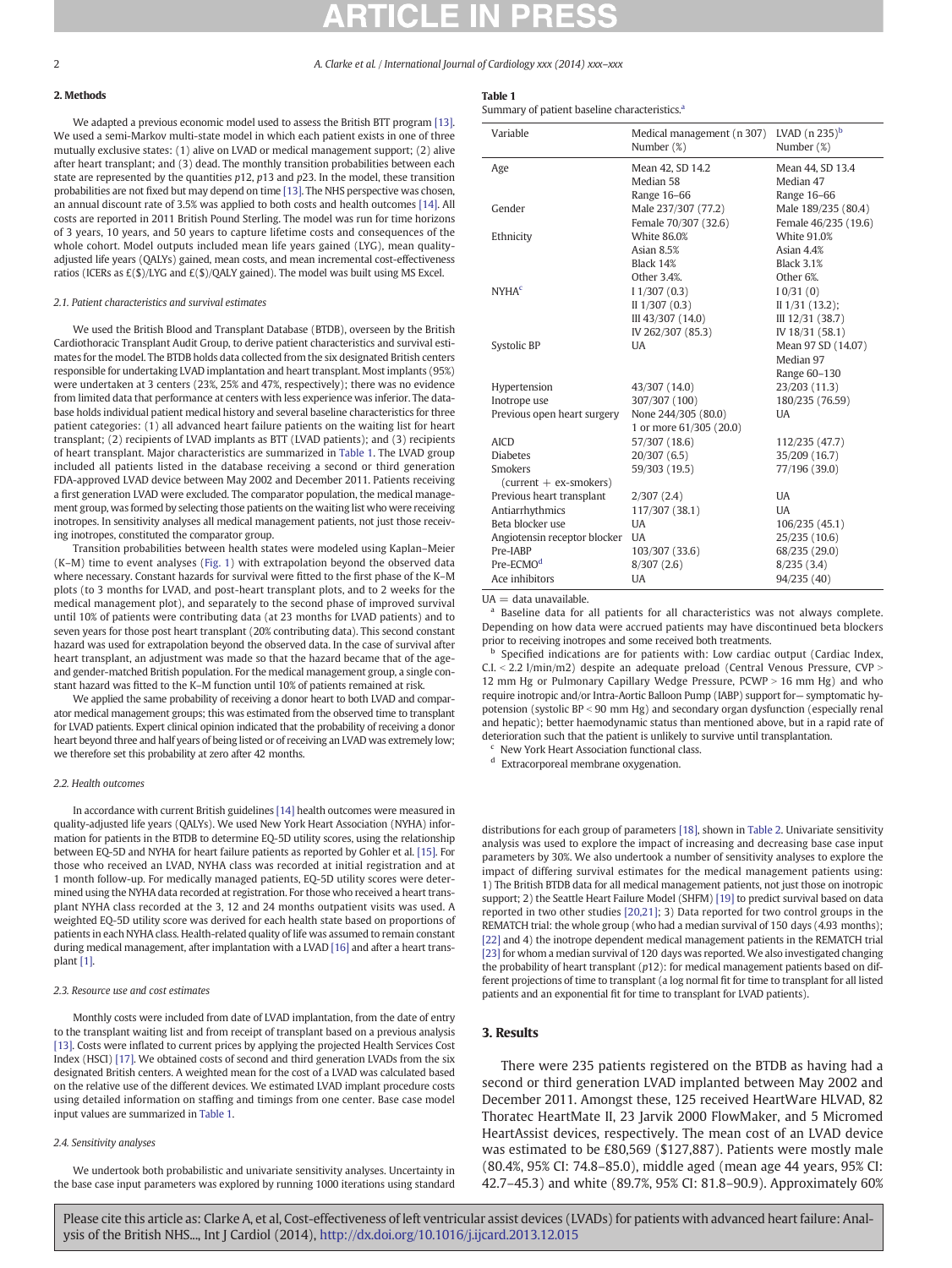

Fig. 1. Time to event analyses using the UK NHS BTDB, showing: i) Observed survival (95% CI) to 10% at risk and modeled survival (solid line) while supported with an LVAD (patients were censored if alive at end of follow up, on removal of a LVAD for myocardial recovery and on receipt of a transplant); ii) observed survival (95% CI) to 10% at risk and modeled survival (solid line) while supported with medical management (patients were censored if alive at end of follow up, if removed from the transplant list, and on receipt of a transplant); iii) time to heart transplant (patients were censored on death, on removal from the transplant list and if at end of follow up they had not received a donor heart); iv) survival after heart transplant (patients were censored if alive at end of follow up after heart transplant. (Please note different scales for x axes).

of patients had the most severe NYHA rating, Class IV (58.1%, 95% CI:  $391 - 755$ 

Fig. 1 illustrates observed and modeled survival of medically managed and LVAD-supported BTDB patients. At 2 months, survival was apparently similar for patients receiving an LVAD compared to those receiving medical management with inotropes (LVAD: 89% vs. medical management: 83%). Survival was modeled on the observed data up to the time the proportion at risk was reduced to 10%. For the 307 patients on medical management with inotropes the modeled survival at 12 months was 29%, while that for the 235 patients supported with an LVAD modeled survival at 12 months was 71%. Time to transplant also varied considerably. While 75% overall of patients on the transplant list had had a transplant by 24 months, only approximately 40% of LVAD patients had received a transplant by a similar time, although again there is uncertainty in the data. The delay to transplant for LVAD patients reflects a combination of their need to recover after device implant, the low availability of organs and the fact that upon recovery after implant they are perceived to be at lower risk than urgent medical management patients. Survival with a transplant was good, with over 75% survival at 24 months.

Table 2 shows the findings from the base case deterministic and probabilistic cost-effectiveness analysis for the 3 year, 10 year and life-time (50 years) time horizons. In the base case deterministic analysis, the ICERs for the 3 year, 10 year and life-time time horizons were £122,730 (\$194,410)/QALY, £68,088 (\$108,076)/QALY and £55,173 (\$87,576)/QALY respectively. In the probabilistic analysis, the ICERs for the 3 year, 10 year and life-time time horizons were £120,510 (\$191,286)/QALY (95% CI: £79,560 to 251,285; \$126,286 to \$398,865), £67,119 (\$106,538) (95% CI: £38,756 to £116,681; \$61,517 to \$185,208) and £53,527 (\$84,963)/QALY (95% CI: £31,802 to £94,853; \$50,479 to \$150,560) respectively.

Fig. 2 illustrates the probabilistic results distributed on the cost effectiveness plane. Each of the 1000 iterations is represented by one data point. The mean incremental cost effectiveness of the intervention is indicated by the slope of the line passing through the scatter points. Fig. 2 also shows the cost-effectiveness acceptability curves (CEAC) for 3 year, 10 year and lifetime horizons in which the probability of cost effectiveness is plotted against the health service provider's willingness to pay for increased benefit. According to the current UK threshold of £20,000 to £30,000/QALY recommended by NICE, LVADs cannot be considered to be cost effective. At a higher willingness to pay threshold of £50,000 (\$79,365)/QALY, that might be considered appropriate according to end of life criteria [24], the probability that LVADs are cost-effective is 0%, 13.3% and 40.7%, over the 3 year, 10 year and lifetime horizons respectively.

# 3.1. Sensitivity analyses

Fig. 3 summarizes the influence on the deterministic ICER of increasing and decreasing important base case inputs by 30%. These estimates identify LVAD cost, monthly cost for the LVAD patients, and utility on LVAD support as the most important drivers of the incremental costeffectiveness ratio. In the base case we used a utility of 0.74 for the post-LVAD health state. This is higher than the 0.66 estimated by Sharples et al. [13] and used in previous analyses [\[13,25\]](#page-8-0), but the 0.66 value refers to patients receiving older generation pulsatile devices. When we used 0.66 rather than 0.74 the ICER increased moderately to £59,041/QALY; when Sharples et al. utilities were adopted for all health states the ICER became £59,011/QALY. Table 3 shows the findings of the sensitivity analysis undertaken to investigate the impact of survival of medical management patients, based on data in the literature [\[20,21\]](#page-8-0) and as reported in the REMATCH trial. While the median survival ranged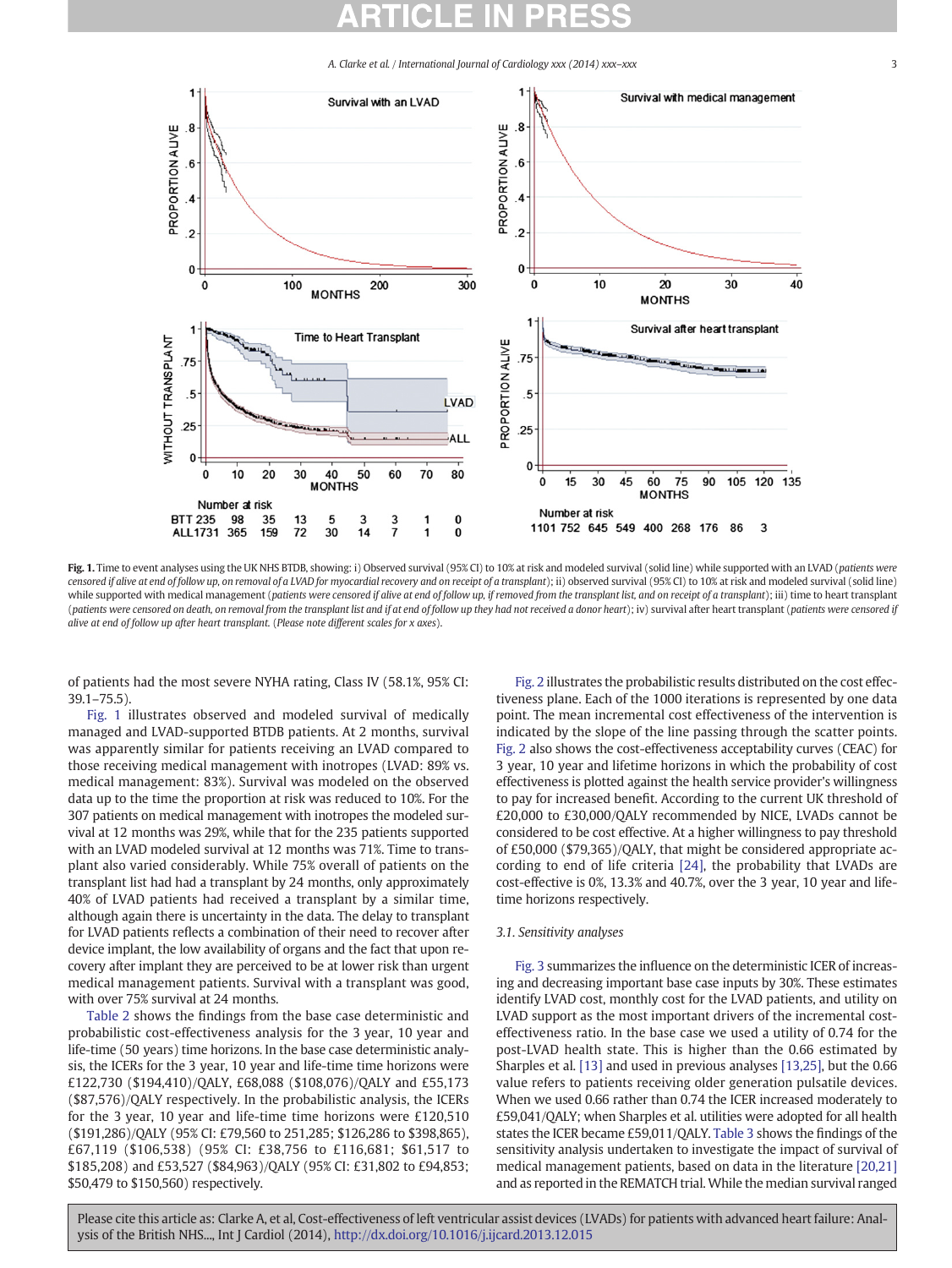# Table 2

Base case model inputs for the base case cost effectiveness analysis.

| Health state transition probabilities $(p)$  |                               |                                |                |                             |                |
|----------------------------------------------|-------------------------------|--------------------------------|----------------|-----------------------------|----------------|
|                                              | Period                        | Monthly transition probability | Standard error | Beta distribution parameter |                |
|                                              |                               |                                |                | $\alpha$                    | β              |
| LVAD support until death $p13$               | Month 1-3                     | 0.0577197                      | 0.028          | 3.91                        | 63.93          |
|                                              | Month $4+$                    | 0.0179873                      | N/A            | N/A                         | N/A            |
| MM support until death $p13$                 | Month $1+$                    | 0.073344                       | 0.058          | 7.38                        | 93.35          |
| Time to HTa p12                              | Month 1-42                    | 0.012745641                    | N/A            | N/A                         | N/A            |
|                                              | Month $42+$                   | $\Omega$                       |                |                             |                |
| Support on HT until death <sup>a</sup> $p23$ | Month 1-3                     | 0.070366726                    | 0.0163         | 17.20                       | 227.25         |
|                                              | Month 4 to 284                | 0.002980948                    | N/A            | N/A                         | N/A            |
|                                              | Month $284+$                  | As British POP                 | N/A            | N/A                         | N/A            |
| Health state utilities                       |                               |                                |                |                             |                |
| Health state                                 | Period                        | Mean utility                   | SE             | Beta distribution parameter |                |
|                                              |                               |                                |                | $\alpha$                    | β              |
| $MMb$ (patients on inotropes)                | All months                    | 0.55                           | 0.023          | 237.89                      | 194.63         |
| Post-LVAD                                    | All months                    | 0.74                           | 0.075          | 24.57                       | 8.63           |
| Post HT                                      | All months                    | 0.83                           | 0.005          | 4683.69                     | 959.31         |
| Costs-2011 prices                            |                               |                                |                |                             |                |
| Item                                         | Period                        |                                | <b>SE</b>      | Gamma distribution          |                |
|                                              |                               |                                |                | parameter                   |                |
|                                              |                               |                                |                | $\alpha$                    | β              |
| LVAD device                                  |                               | 80,569 (127,887)               | N/A            | N/A                         | N/A            |
| LVAD implant procedure                       |                               | 3728 (5917)                    | N/A            | N/A                         | N/A            |
| Post-LVAD implant support <sup>c</sup>       | Month 1                       | 110,075 (174,722)              | 2518           | 2029.08                     | 55.90          |
|                                              | Month <sub>2</sub>            | 13,440 (21,333)                | 1306           | 105.95                      | 126.84         |
|                                              | Month <sub>3</sub>            | 5110 (8111)                    | 764            | 44.69                       | 114.32         |
|                                              | Month 4<br>Month 5            | 3836 (6089)                    | 607<br>460     | 40.0<br>49.89               | 95.89<br>65.09 |
|                                              | Month 6                       | 3248 (5155)<br>2326 (3692)     | 356            | 42.69                       | 54.48          |
|                                              | Month $7+$                    | 1893 (3005)                    | 907            | 4.35                        | 434.97         |
| Support on MM (inotrope) $d$                 | Month 1                       | 12,216 (19,390)                | 1156           | 111.67                      | 109.39         |
|                                              | Month <sub>2</sub>            | 6393 (10,147)                  | 604            | 112.03                      | 57.06          |
|                                              | Month $3+$                    | 5965 (9468)                    | 193            | 951.25                      | 6.27           |
| HT theater cost                              | <b>LVAD</b>                   | 16,663 (26,449)                | N/A            | N/A                         | N/A            |
|                                              | MM                            | 11,395 (18,087)                | N/A            | N/A                         | N/A            |
| HT assessment cost                           | <b>LVAD</b>                   | 0(0)                           | N/A            | N/A                         | N/A            |
|                                              | <b>MM</b>                     | 1633 (2592)                    | N/A            | N/A                         | N/A            |
| Post-HT hospital stay and follow-up          | Month 1                       | 15,577 (24,725)                | 1117           | 832.97                      | 38.70          |
|                                              | LVAD Month 1 MM               | 13,211 (20,970)                | 961            | 730.39                      | 33.68          |
|                                              | <b>LVAD &amp; MM</b>          |                                |                |                             |                |
|                                              | Month 2                       | 4331 (6875)                    | 802            | 29.18                       | 148.40         |
|                                              | Month <sub>3</sub><br>Month 4 | 2609 (4141)                    | 470<br>260     | 30.77<br>117.87             | 84.79<br>23.99 |
|                                              | Month 5                       | 2828 (4489)<br>2179 (3459)     | 432            | 25.42                       | 85.70          |
|                                              | Month <sub>6</sub>            | 1646 (2613)                    | 138            | 142.69                      | 11.53          |
|                                              | Month $7+$                    | 1410 (2238)                    | 177            | 62.91                       | 22.41          |
|                                              |                               |                                |                |                             |                |

 $HT =$  heart transplant; LVAD = Left ventricular assist device; MM = medical management; POP = age and gender matched population.

<sup>a</sup> Applied for both BTT with LVAD and MM.

<sup>b</sup> In sensitivity analysis all medical management patients constituted the comparator group; utility for all MM patient was 0.62.

<sup>c</sup> Includes device and procedure.

d In sensitivity analysis monthly costs for MM were Month 1–£4517 (\$7170), Month 2–£1,672 (\$2654), Month 3–£1,758 (\$2790), Month 4–£328 (\$521), Month 5–£220 (\$349), Month 6- £244 (\$387), Month 7- £287 (\$456); these were based on the proportion of inotrope and non-inotrope patients amongst all MM patients and the costs for inotrope and non-inotrope MM support [\[9\].](#page-8-0)

from 3.9 to 16.4 months, the resulting ICERs were comparable to the base case findings (Table 4). When the comparator population was constituted from the whole BTDB medical management population, LVAD was found to be more costly and less effective than medical management. However, unlike LVAD recipients of whom 77% were receiving inotropes, only 20% of these patients were receiving inotrope therapy. Clinical advice indicated that this population is much less ill than those given an LVAD. Similarly when a high probability of receiving a heart transplant was applied to both groups, or if those receiving medical management were allocated a high probability but those receiving LVADs a low probability as in a previous analysis, LVADs are dominated or the ICER becomes extremely large.

# 4. Discussion

# 4.1. Summary of findings

We used individual patient data from the British BTDB to investigate the cost effectiveness of second and third generation LVADs in patients with advanced heart failure listed for heart transplant. The findings suggest that in comparison to medical management, with inotropic support, individuals implanted with a LVAD had higher mean costs and higher survival benefit, delivering a probabilistic ICER of £53,527 (\$84,963)/QALY (95% CI: £31,802 to £94,853; \$50,479–\$150,560) and a similar deterministic ICER of £55,173 (\$87,576)/QALY for a lifetime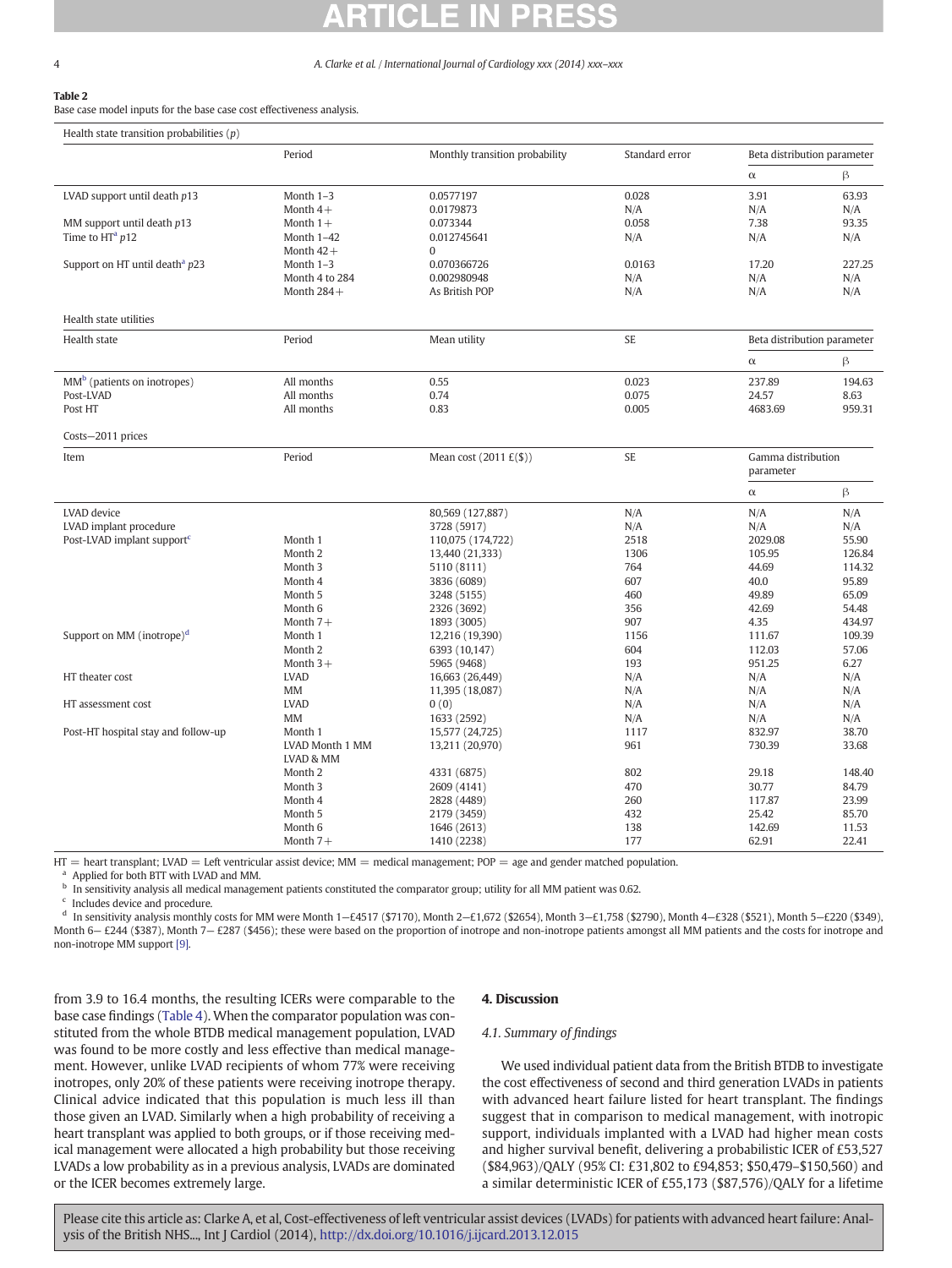

Fig. 2. A: Cost effectiveness plane; and B: cost-effectiveness acceptability curves (CEAC) for 3, 10 and lifetime horizons for the comparison of LVADs versus medical management with inotropes.

horizon. When the model was run for shorter time horizons, the ICER increased significantly.

In previous analyses the use of first generation LVADs was not found to be cost-effective in relation to medical management [9–[11,13\]](#page-8-0). The improving survival experience for individuals implanted with the newer second and third generation LVADs has reduced their incremental cost per gain in QALY. In the only other published cost-effectiveness analysis of later generation LVADs for heart transplant patients HeartMate II was compared with medical management and generated an ICER of £219,705 (\$348,738)/QALY for the base-case lifetime horizon [25]. This is likely to be higher than our result because the authors assumed in their model that all live patients at 6 months received a donor heart; at this time 82% and 76% of LVAD and MM patients remained alive generating only 6% more LVAD patients receiving a door heart than medical management patients. This does not allow the relative survival advantage from the LVAD to be fully taken into account in the model. The present model allows patients to receive a donor heart for up to four years thereby allowing the survival advantage in the LVAD population to be fully realized. Thus, the difference between MM and LVAD treatments in lifetime accumulated QALYs in our model was 2.38 (95% CI: 0.78 to 3.59) compared to 0.55 in the other model. In sensitivity analysis of the other model all live patients at 18 months (63% MM and 72% LVAD) received a transplant, providing 0.86 more

lifetime QALYs in the LVAD arm compared to the MM arm (56% more than the base case) and reducing the ICER to £133,660 (\$212,158)/ QALY, about half the base case. To have more patients transplanted at 6 months than 18 months in the model is somewhat anomalous. That 82% of LVAD patients should receive a donor heart (base case) is rather unrealistic and does not correlate with the authors' source data [26] which reported a 56% transplant rate after 18 months.

The sensitivity analysis demonstrates that our estimates of the ICERs were reasonably robust to a 30% change in the base case input values. Reduction in the cost of LVADs, and in the subsequent management costs for individuals implanted with LVADs, together with improvements in the health related-quality of life of individuals implanted with LVADs all have the potential to make their use more cost-effective. Our estimates of ongoing monthly costs were based on those of Sharples et al. [13] whose analysis was undertaken at relatively early stage in development of the UK BTT program, with growing experience it is possible costs will have reduced. Fig. 3 indicates that a very large reduction (30%) in this parameter reduces the ICER to £25,000/QALY, however such a substantial reduction in costs in the seven years since 2006 seems unlikely. Sensitivity analyses further revealed that the cost effectiveness estimate was critically dependent on the choice of comparator population and the probability of receiving a heart transplant. Importantly however, under the base case scenario, the ICER was relatively insensitive to



Fig. 3. Tornado plot of univariate sensitivity analyses around base case input values. Note: changes to monthly cost of the LVADs and medical management (MM) groups included a 30% increase or decrease to both pre-HT and post-HT costs.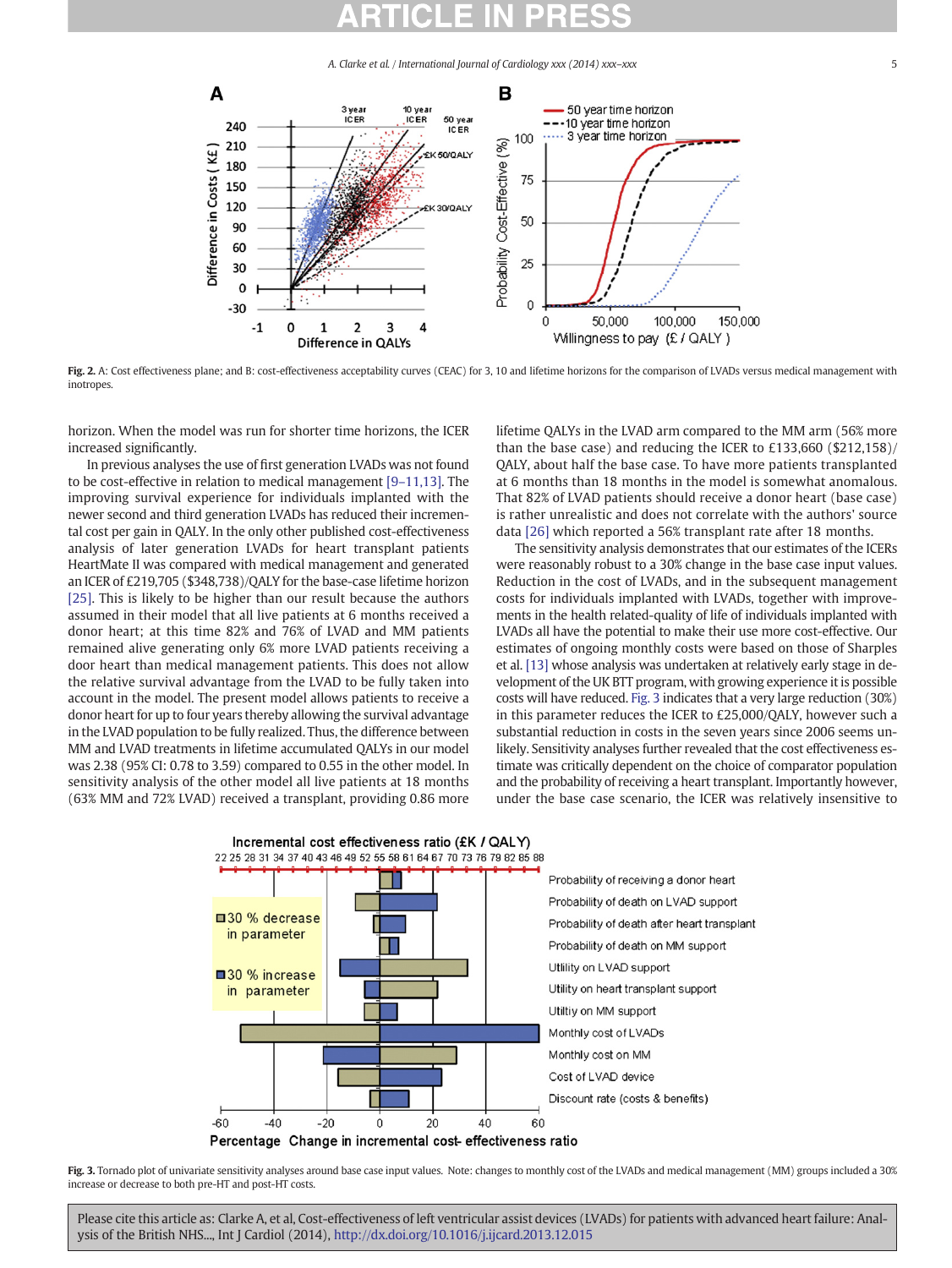# Table 3

Base case deterministic and probabilistic results.

| Deterministic analysis              |                                                              |                                                         |                                |
|-------------------------------------|--------------------------------------------------------------|---------------------------------------------------------|--------------------------------|
|                                     | Mean cost 2011 British £ (US \$)                             | Mean years survival                                     | Mean QALYs                     |
| 3 year time horizon                 |                                                              |                                                         |                                |
| <b>LVAD</b>                         | 176,594 (280,308)                                            | 1.95                                                    | 1.48                           |
| MM                                  | 79,637 (126,408)                                             | 1.13                                                    | 0.69                           |
| Difference                          | 96,958 (153,902)                                             | 0.82                                                    | 0.79                           |
| ICERs $(E(S)/LYG)$                  |                                                              | 117,728 (186,870)                                       |                                |
| ICERs $(E(\$)/QALY)$                |                                                              | 122,730 (194,810)                                       |                                |
| 10 year time horizon                |                                                              |                                                         |                                |
| <b>LVAD</b>                         | 212,648 (337,537)                                            | 3.81                                                    | 2.95                           |
| MM                                  | 91,450 (124,159)                                             | 1.72                                                    | 1.17                           |
| Difference                          | 121,198 (192,377)                                            | 2.09                                                    | 1.78                           |
| ICERs $(E(S)/LYG)$                  |                                                              | 57,989 (92,046)                                         |                                |
| ICERs $(E(S)/QALY)$                 |                                                              | 68,088 (108,076)                                        |                                |
| Lifetime model                      |                                                              |                                                         |                                |
| <b>LVAD</b>                         | 239,832 (380,686)                                            | 5.40                                                    | 4.26                           |
| MM                                  | 104,106 (165,248)                                            | 2.47                                                    | 1.80                           |
| Difference                          | 135,726 (215,438)                                            | 2.93                                                    | 2.46                           |
| ICERs (£(\$)/LYG)                   |                                                              | 46,322 (73,527)                                         |                                |
| ICERs $(E(S)/QALY)$                 |                                                              | 55,173 (87,576)                                         |                                |
| Probabilistic analysis              |                                                              |                                                         |                                |
|                                     | Mean cost $E[$]$ (95% CI)                                    | Mean years survival (95% CI)                            | Mean QALYs (95% CI)            |
| 3 year time horizon                 |                                                              |                                                         |                                |
| <b>LVAD</b>                         | £177,009 (154,922 to 210,495)                                | 1.96 (1.60 to 2.22)                                     | 1.49 (1.14 to 1.80)            |
|                                     | \$280,967 (245,908 to 334,119)                               |                                                         |                                |
| <b>MM</b>                           | £83,010 (49,888 to 124,933)                                  | 1.18 (0.68 to 1.81)                                     | 0.72 (0.42 to 1.12)            |
|                                     | \$131,762 (79,187 to 198,306)                                |                                                         |                                |
| Difference                          | £93,998 (45,307 to 139,435)<br>\$149,203 (71,916 to 221,325) | $0.78$ (0.09 to 1.36)                                   | 0.77 (0.26 to 1.21)            |
| ICERs $(E/LYG)$                     |                                                              | 114,631 (78,800 to 374,982)                             |                                |
| (S/LYG)                             |                                                              | 181,954 (125,079 to 595,210)                            |                                |
| ICERS (£/QALY)                      |                                                              | 120,510 (79,560 to 251,285)                             |                                |
| (S/QALY)                            |                                                              | 191,286 (126,286 to 398,865)                            |                                |
|                                     |                                                              |                                                         |                                |
| 10 year time horizon<br><b>LVAD</b> | £212,000 (175,724 to 264,432)                                | 3.83 (3.07 to 4.41)                                     | 2.95 (2.26 to 3.55)            |
|                                     | \$336,508 (278,927 to 419,733)                               |                                                         |                                |
| MM                                  | £99,240 (57,026 to 169,449)                                  | 1.87 (1.05 to 3.19)                                     | 1.27 $(0.73 \text{ to } 2.15)$ |
|                                     | \$157,524 (90,517 to 268,967)                                |                                                         |                                |
| Difference                          | £112,760 (33,076 to 179,395)                                 | 1.96 (0.55 to 2.97)                                     | 1.68 (0.63 to 2.51)            |
|                                     | \$178,948 (52,502 to 284,754)                                |                                                         |                                |
| ICERs $(E/LYG)$                     |                                                              | 57,530 (35,881 to 99,572)                               |                                |
| (S/LYG)                             |                                                              | 91,317 (56,954 to 158,051)                              |                                |
| ICERs (£/QALY)                      |                                                              | 67,119 (38,756 to 116,681)                              |                                |
| (S/QALY)                            |                                                              | 106,538 (61,517 to 185,208)                             |                                |
| Lifetime model                      |                                                              |                                                         |                                |
| <b>LVAD</b>                         | £240,193 (196,411 to 306,883)                                | 5.46 (4.29to 6.56)                                      | 4.32 (3.31 to 5.31)            |
|                                     | \$381,259 (311,763 to 487,116)                               |                                                         |                                |
| MM                                  | £112,802 (65,086 to 197,666)                                 | 2.67 (1.49 to 4.59)                                     | 1.94 (1.07 to 3.33)            |
|                                     | \$179,051 (103,311 to 313,756)                               |                                                         |                                |
| Difference                          | £127,391 (36,782 to 179,736)                                 | 2.79 (0.61 to 4.33)                                     | 2.38 (0.78 to 3.59)            |
|                                     | \$202,208 (58,384 to 285,295)                                |                                                         |                                |
| ICERs $(E/LYG)$<br>(S/LYG)          |                                                              | 45,659 (30,159 to 86,586)<br>72,475 (47,871 to 137,438) |                                |
| ICERs (£/QALY)                      |                                                              | 53,527 (31,802 to 94,853)                               |                                |
| ( <b>\$</b> / <b>QALY</b> )         |                                                              | 84,963 (50,469 to 150,560)                              |                                |
|                                     |                                                              |                                                         |                                |

 $MM =$  medical management.

changes in median survival for the medical management group ranging from 3.9 to 16.5 months.

# We found that time to heart transplant exerted a considerable influence on the estimate of cost-effectiveness. The BTDB patients listed for heart transplant exhibited very different times to heart transplant depending on whether they were medically managed or had received a LVAD (Fig. 1). For the base case therefore, since these two management strategies are mutually exclusive, we assumed that the probability of receiving a donor heart was independent of whether individuals were medically managed or had received a LVAD.

# 4.2. Strengths and limitations

This study used recognized economic modeling techniques and a large and comprehensive database of patients in Britain treated with both medical management and LVADs. We undertook a wide range of sensitivity analysis to investigate the robustness of our findings. For our base case analysis we selected BTDB patients who were medically managed and receiving inotrope medication. Our analysis of the BTDB indicates that 77% of patients who receive a LVAD are medically managed with inotropes prior to implantation and that the Seattle Heart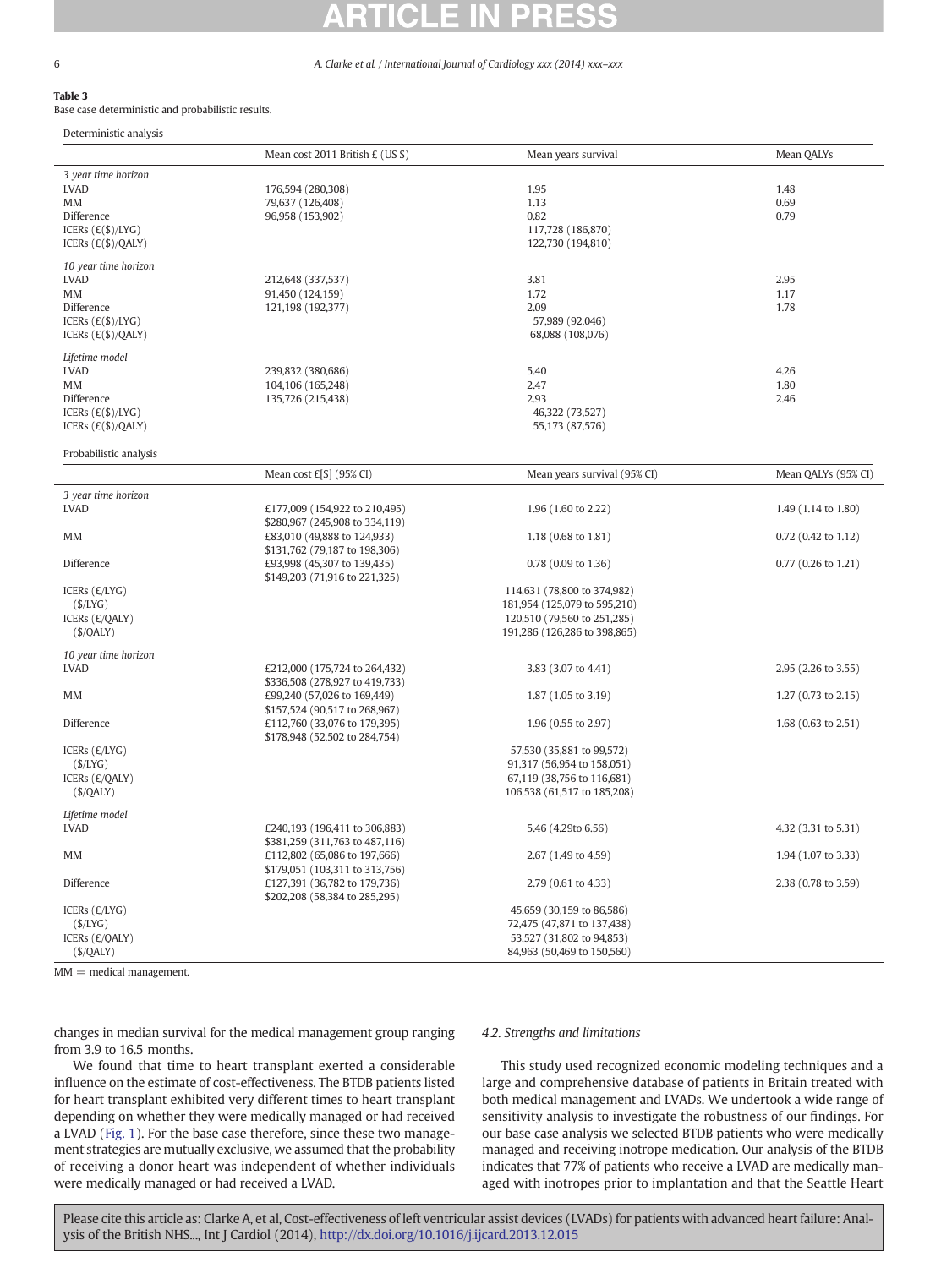### Table 4

Summary of results of univariate sensitivity analyses using alternative input sources.

| Input parameter                                                                                              | Horizon (yrs) | ICER £/OALY (\$/OALY)                  | Difference in QALYs | Difference in costs $E($ \$) |
|--------------------------------------------------------------------------------------------------------------|---------------|----------------------------------------|---------------------|------------------------------|
| Base case results                                                                                            | 3             | 122,730 (194,810)                      | 0.79                | 96,958 (153,902)             |
|                                                                                                              | 10            | 68,088 (108,076)                       | 1.78                | 121,198 (192,378)            |
|                                                                                                              | 50            | 55,173 (87,576)                        | 2.46                | 135,726 (215,438)            |
| 1) Survival probability for MM (p13) based on data for all BTDB MM pa-                                       | 3             | $-7,423,100a$ ( $-11,782,698$ )        | $-0.02$             | 148,462 (235,654)            |
| tients (constant hazard fit to 3 months & then 3 months to 10% at risk,                                      | 10            | $-430,700^{\circ}$ ( $-683,650$ )      | $-0.37$             | 159,359 (252,951)            |
| costs & utility input for mix of inotrope and non-inotrope patients)                                         | 50            | $-207,054$ <sup>a</sup> ( $-328,657$ ) | $-0.76$             | 157,361 (249,779)            |
| 2) a. Survival probability for MM $(p13)$ based on SHFM [19] model making                                    | 3             | 122,814 (194,943)                      | 0.80                | 98,251 (155,954)             |
| use of Schaffer et al. 2009 data [20]                                                                        | 10            | 68,268 (10,836)                        | 1.80                | 122,882 (195,051)            |
|                                                                                                              | 50            | 55,058 (87,394)                        | 2.50                | 137,644 (218,483)            |
| 2) b. Survival probability for MM $(p13)$ based on SHFM [19] model making                                    | 3             | 129,178 (205,044)                      | 0.50                | 64,589 (102,522)             |
| use of Strueber et al. 2011 data [21]                                                                        | 10            | 61,539 (97,681)                        | 1.17                | 72,001 (114,287)             |
|                                                                                                              | 50            | 51,731 (82,804)                        | 1.55                | 80,183 (127,275)             |
| 3) Survival probability for MM (p13) based on REMATCH trial optimum                                          | 3             | 119,305 (189,373)                      | 1.05                | 125,270 (198,841)            |
| medical management group [22]                                                                                | 10            | 69,413 (110,179)                       | 2.24                | 155,484 (246,800)            |
|                                                                                                              | 50            | 55,203 (87,624)                        | 3.17                | 174,994 (277,768)            |
| 4) Survival probability for MM (p13) based on REMATCH trial inotrope                                         | 3             | 118,968 (188,838)                      | 1.12                | 133,244 (211,498)            |
| subgroup of optimum medical management group [23]                                                            | 10            | 69,723 (109,957)                       | 2.36                | 164,547 (261,186)            |
|                                                                                                              | 50            | 55,178 (87,584)                        | 3.36                | 185,398 (294,283)            |
| 5) a. For MM patients probability of heart transplant (p12) based on Log                                     | 3             | 627,644 (996,260)                      | 0.16                | £100,423 (159,402)           |
| normal fit to time to HT for all patients (MM and LVADs) and for LVAD                                        | 10            | $-404,858$ <sup>a</sup> ( $-642,632$ ) | $-0.24$             | 97,166 (154,232)             |
| patients probability of heart transplant $(p12)$ based on exponential fit to<br>time to HT for LVAD patients | 50            | $-54,168^{\circ}$ ( $-85,981$ )        | $-1.37$             | 74,210 (117,794)             |
| 5) b. Probability of heart transplant $(p12)$ based on Log normal fit for all                                | 3             | 283,924 (450,673)                      | 0.38                | 107,891 (171,256)            |
| patients (MM and LVADs) for both MM and LVAD patients (i.e. equal                                            | 10            | 135,726 (215,438)                      | 0.88                | 119,439 (189,586)            |
| opportunity of donor heart in both groups based on log normal fit).                                          | 50            | 96,319 (152,887)                       | 1.34                | 129,068 (204,870)            |

 $MM =$  medical management.

<sup>a</sup> LVADs are dominated by medical management, being more expensive while delivering less benefit.

Failure Model [19] scores for LVADs patients taken from the published literature predicted survival consistent with that observed for the "inotrope" BTDB patients on medical management.

Estimating survival for the medical management group required censoring after receipt of a heart transplant. These time-to-event analyses are probably not free of bias as censored patients are unlikely to be identical to the starting populations and such censoring may result in overestimation of survival. For this reason, in addition to investigating "virtual" controls based on Seattle Heart Failure Model [19] scores, we also explored using the medical management group from the REMATCH trial in a sensitivity analysis [22]. It should be noted that unlike BTDB patients, participants in REMATCH were deemed too unwell for heart transplant mainly due to older age or disease severity. However for this control group, data were mature (54 deaths amongst 61 patients), there was very little censoring, and most (72%) were treated with inotropes. Median survival of the REMATCH controls was nearly half that modeled for the BTDB inotrope control group (4.9 vs. 9.1 months); despite this, the ICER barely differed from the base case. We consider that this relatively stable ICER across the range of medical management group survival values is a result of costs decreasing in line with survival and QALYs. (As survival decreases, unfortunately fewer medical management patients are alive to incur the considerable cost of inotrope support and subsequent heart transplantation).

We derived EQ-5D utility scores using the NYHA data recorded in the BTDB, as has been done previously in the literature [15]. There is inherent uncertainty here associated both with designating an NYHA class to the patient and with the algorithm used to derive utilities. Also it may be argued that the NYHA classification does not fully capture individuals' health-related quality of life and that a disease specific instrument such as the Minnesota Living with Heart Failure Questionnaire or the Kansas City Cardiomyopathy Questionnaire should be used, however data for these was not recorded in the BTDB. Our sensitivity analysis did not reveal a significant impact of EQ-5D utility scores on the ICER. As in previous economic evaluations our findings are limited by the lack of head-to-head randomized controlled trials comparing alternative treatment strategies, we strongly recommend the undertaking of a prospective randomized trial that would yield real world results. However in the absence of such data it is appropriate to use individual patient data from a British population to derive transition probabilities and utility data [\[9,11\].](#page-8-0)

## 5. Conclusions

We investigated LVADS used as a bridge to transplant (BTT) in patients in Britain who were eligible for heart transplant. We found that when compared to medical management LVADs yielded ICERs of: £120,510/QALY (95% CI: 79,560 to 251,285) (\$191,286/QALY (95% CI: 126,286 to 398,865)) over 3 years; £67,119/QALY (95% CI: 38,756 to 116,681) (\$106,538 (95% CI: 61,517 to 185,208)) over 10 years; and £53,527/QALY (95% CI: 31,802 to 94,853) (\$84,963 (95% CI: 50,469 to 150,560)), over a lifetime horizon. Reimbursement decisions vary through time and by country according to the weight given to economic considerations and to the innovativeness of the technology. The LVAD base case lifetime ICER begins to approach that for at least one intervention recently recommended in the UK by NICE as an end of life treatment for advanced prostate cancer at a cost per QALY of between £46,000 (\$73,016) and £50,000 (\$79,365) [24]. If the costs of LVADs were reduced by 15% then the technology might be eligible under this consideration by NICE. This finding is complex for the policy arena and will need to be considered carefully in the light of the burden of disease, available funding, and future supply of donor hearts.

## Funding sources

National Institute for Health Research HTA Program, Great Britain. Project number 12/02/01.

# Rider on responsibility

The views expressed in this paper are those of the authors and not necessarily those of the NIHR HTA Program. This report was commissioned by the NIHR HTA Program as project number 12/02/01. Any errors are the responsibility of the authors.